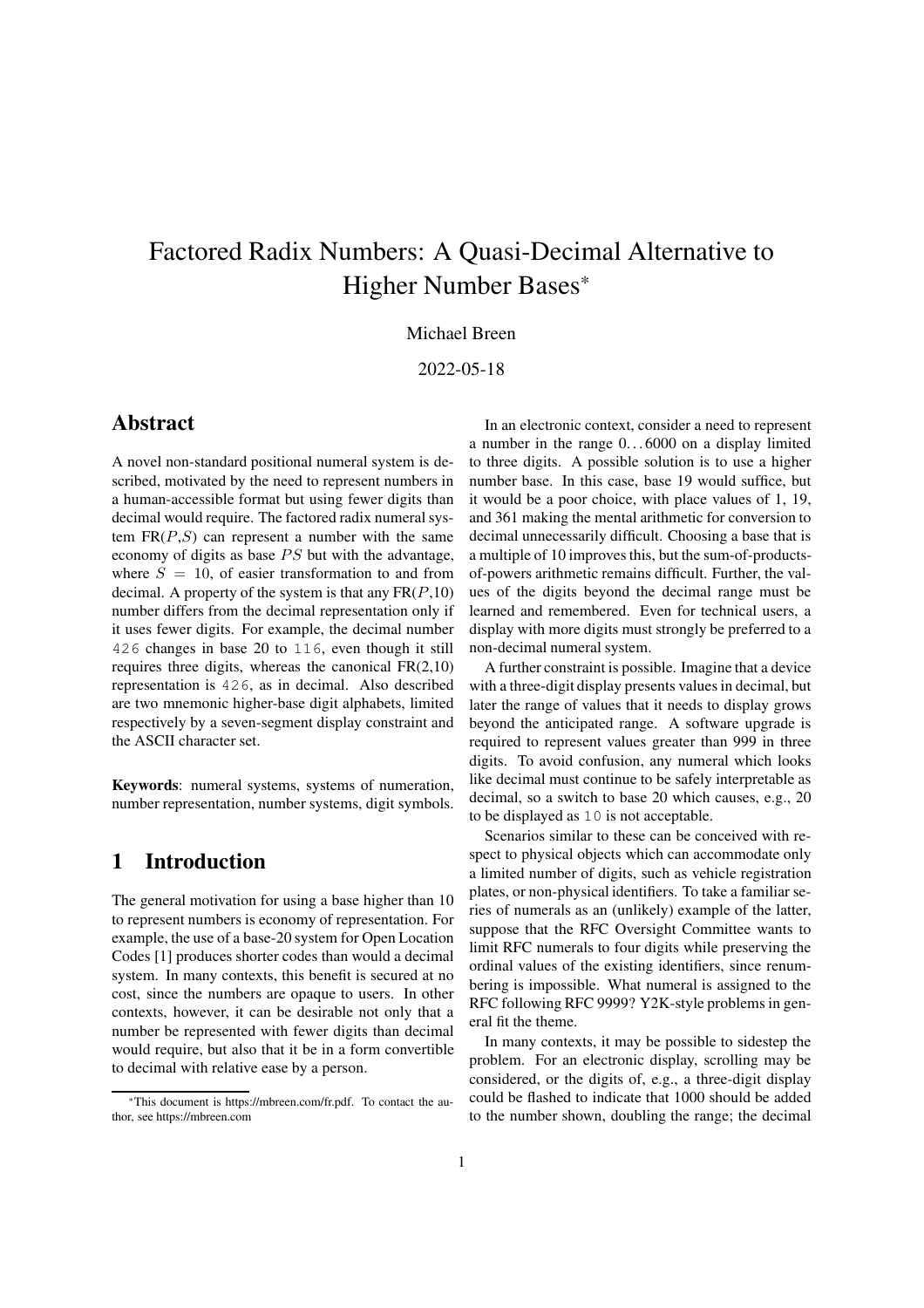points of seven-segment displays, if otherwise unused, offer similar potential. In other cases, however, such workarounds may not be available (e.g., a flashing display may already carry a warning semantic). The rest of this article assumes a solution space restricted to the numeral system.

The following sections begin with a problem statement, followed by an examination of some alternative solutions. I then introduce the factored radix numeral system, examine its relative ease of conversion to decimal, and show how that may be improved with a mnemonic alphabet. I define its extension to fractional numbers, and note some inherent limitations. The factored radix system is then formally classified and compared with some other systems of numeration. The article concludes with a brief summary.

Terminology: In this article, a digit is any symbol that represents a number. A decimal digit is a digit in the decimal range (0..9), regardless of whether it appears in a decimal, vigesimal, or other number. A numeral is a string of one or more digits. A numeral system maps numerals to numbers (or values). A decimal number is the decimal representation of a number, which is not to be confused with a numeral which contains only decimal digits but is meant to be read as, e.g., vigesimal. Numerals are shown in a fixed-width font, e.g., 312; when I want to refer to a number independent of its representation, it is in decimal in a standard font.

## 2 Problem statement

From the introduction, there are two distinct problems:

- The interpretation problem: Mental conversion of a numeral to the familiar decimal system can be difficult for two reasons: (a) the mental arithmetic problem, reflecting the number of steps and working memory required to perform any calculation that is required; (b) the cipher problem, reflecting any difficulty in learning and recalling the meaning of additional symbols.
- The decimal superset problem: Define a numeral system in which the decimal numerals have their decimal values but which extends the  $n$ -digit range beyond  $10^n$ .

Any solution to the decimal superset problem is at least a partial solution also to the interpretation prob-

| $\Omega$                    | 0123456789 |
|-----------------------------|------------|
|                             | abcdefghij |
| $\mathcal{D}_{\mathcal{L}}$ | klmnopqrst |

Figure 1: Conventional alphabet of digits supporting numerals in bases up to base 30, arranged in decades.

lem, since the first  $10^n$  values require no interpretation. Therefore the latter problem can be a starting point.

#### 3 Alternative decimal supersets

To define a superset of decimal is obviously not difficult. One possibility is to use decimal again, but with a different digit alphabet, e.g., using a for 0, b for 1, etc. If constrained to 4 digits then numbers 1...9999 are in decimal after which aaaa is 10000, aaab is 10001, etc., up to  $j \nmid j$  for 19999; in general, the value of an *n*-digit numeral N in the second alphabet is  $10^n + N_{10}$ . Conversion of such a numeral to decimal involves no arithmetic: just replace each letter with the corresponding decimal digit and put a 1 in front. This can be called the disjoint decimal solution. If a doubling of the decimal range suffices then it is a good solution and nothing else needs to be considered.

Otherwise, to get the full  $20<sup>n</sup>$  range one would expect from 20 different digit symbols, an option is to use decimal up to  $10^n$ , and then base 20 with a disjoint alphabet, e.g.,  $a...t$  for  $0...19$ , for  $10^n$  and larger numbers. In this system, crnh would have the value  $2 \cdot 20^3 + 17 \cdot 20^2 + 13 \cdot 20 + 7 = 23067$ . However, this avoids the mental arithmetic problem only for the first  $10^n$  numbers.

For the rest of this article, every alphabet will begin with digits  $0 \ldots 9$ . Until the subject of alphabets is considered again below, the usual convention will be followed of using a for digit value 10, b for 11, etc., as shown in Figure 1.

A variation on the above is to use the base 20 numerals generated by the alphabet of Figure 1 to extend the range, skipping any numeral composed only of decimal digits. Figure 2 shows this idea applied where the number of available digits  $n = 4$ . In this system, the value  $v(N)$  of a numeral N containing a non-decimal digit is given by

$$
v(N) = 10^n + N_{20} - \delta(N)
$$

where  $N_{20}$  is the value of N considered as a base 20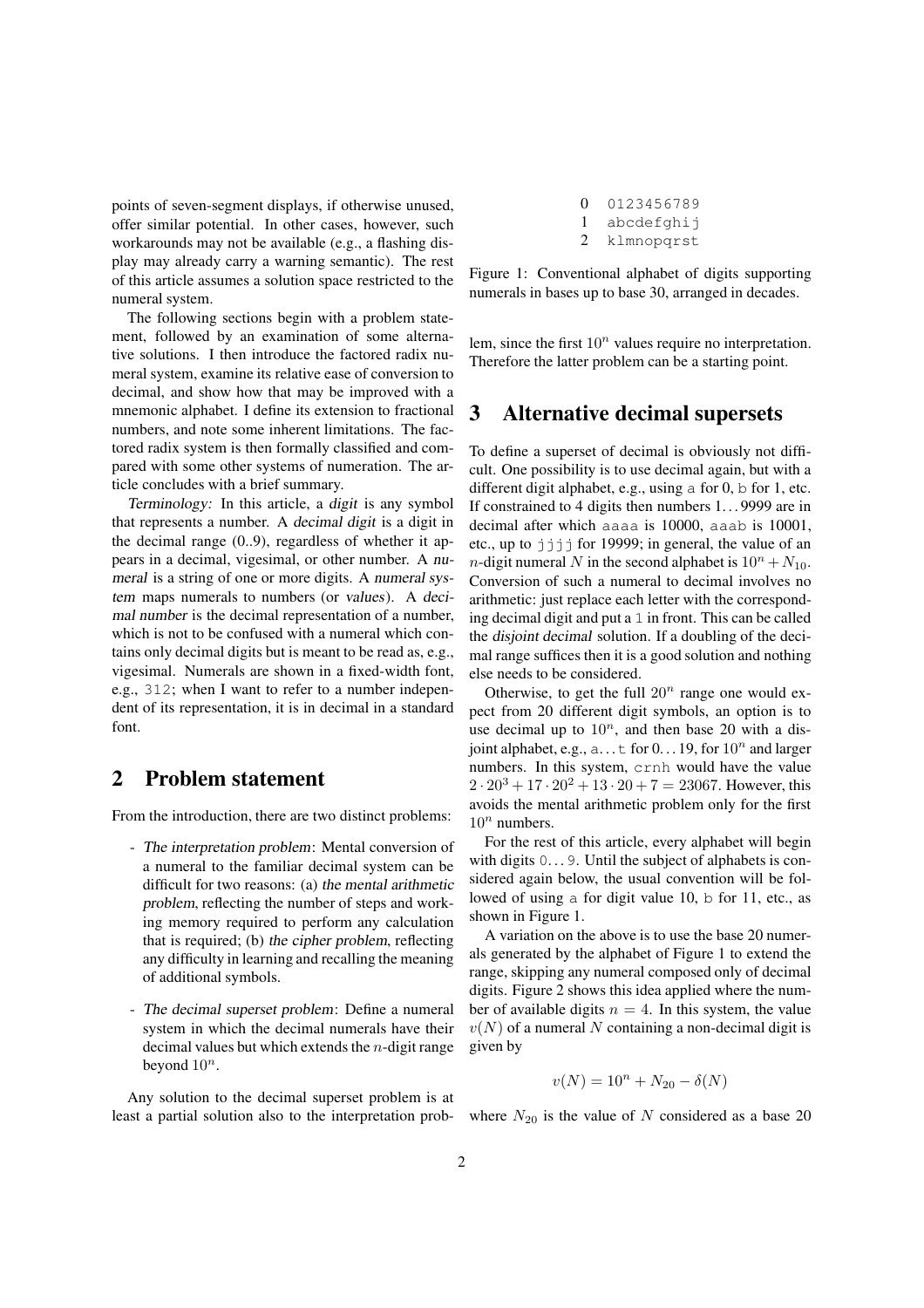| numeral   | value    | 123456 decimal  |                                                          |
|-----------|----------|-----------------|----------------------------------------------------------|
| 0         | $\theta$ | separated into: |                                                          |
| $\cdots$  |          | 1100            | prefix $(12)$ expressed in base 2                        |
| 9999      | 9999     | 3456            | stem in base 10                                          |
| 000a      | 10000    | combined into:  |                                                          |
| $\cdots$  |          |                 | $de56$ $FR(2,10)$                                        |
| 0001      | 10009    |                 |                                                          |
| 001a      | 10010    |                 | Figure 3: Conversion of a base 10 number to $FR(2,10)$ . |
| $\ddotsc$ |          |                 |                                                          |

Figure 2: Decimal extended with non-decimal base 20

number and  $\delta(N)$  is the number of base 20 numbers less than N which have only decimal digits.

numerals.

jjjj 159999

Noting that the largest base 20 number less than N which is composed only of decimal digits, if considered as <sup>a</sup> decimal number, is equal to a count of the numbers skipped excluding 0, a little reflection shows that a general way to compute  $\delta(N)$  is:

- 1. Find the most significant non-decimal digit in N.
- 2. Replace that and each less significant digit with 9.
- 3. Treating the result as a decimal number, add 1.

As a complete example of conversion to decimal of a numeral with a non-decimal digit, consider  $N = 2\text{hg}$ 7:

$$
v(2hg7) = 104 + 2hg720 - \delta(2hg7)
$$
  
2hg7<sub>20</sub> = 2 \cdot 20<sup>3</sup> + 17 \cdot 20<sup>2</sup> + 16 \cdot 20 + 7 = 23127  

$$
\delta(2hg7) = 2999 + 1 = 3000
$$
  

$$
v(2hg7) = 10000 + 23127 - 3000 = 30127
$$

The problem, of course, is that the procedure still involves base 20 conversion arithmetic. If the nondecimal base 20 numerals are to be used then they must be ordered according to a different principle.

## 4 The factored radix numeral system

The basis of the factored radix numeral system  $FR(P, S)$ is quickly seen by example. The decimal number 123456 may be converted to  $FR(2,10)$  as follows, illustrated in Figure 3:

- 1. Lexically separate the numeral into a prefix and a stem. The prefix is constrained to be no longer than the stem when converted to base  $P$ : in this case,  $P = 2$  and the first two digits (12) can be taken for the prefix.
- 2. Convert the prefix to base  $P(1100)$ .
- 3. Take each digit in the stem and add to it the value of the corresponding digit in the base- $P$  prefix multiplied by S. The result is the value of the corresponding digit in the  $FR(P, S)$  representation. In Figure 3, the first digit value is 13, which in the above alphabet is d.

The prefix will sometimes necessarily be empty, equivalent to a value of 0. Trivially, this is the case for all numbers less than  $S$ : the decimal number  $7$  is also 7 in  $FR(2,10)$ , as it is in base 20. Unlike base 20, however, a decimal number such as 835 which cannot be shortened is unchanged when converted to  $FR(2,10)$ (whereas in base 20 it becomes  $21f$ ).

A numeral in  $FR(P, S)$  is in canonical form if it is the minimum length representation, that is, if its prefix component is the maximum possible length. However, any shorter prefix can be chosen, including an empty one. This means that any decimal number is also a  $FR(P,10)$  number with the same value, for any P. In practice, a specified length will determine the representation of each number: for a four-digit display, it makes sense to use decimal up to 9999 and thereafter to use the minimum prefix required to limit the length to four digits; in effect, the maximum length is also the desired length.

Figure 4 shows a conversion in the reverse direction, this time from a numeral in  $FR(3,10)$  (the factored radix equivalent of base 30) to decimal. The steps are:

1. Divide each digit value by  $S(10)$ : the quotient gives the corresponding digit of the base-P prefix, and the remainder gives the value of the corresponding digit of the stem. In this example, there is a digit n which has the value  $23 = 2 \cdot 10 + 3$ .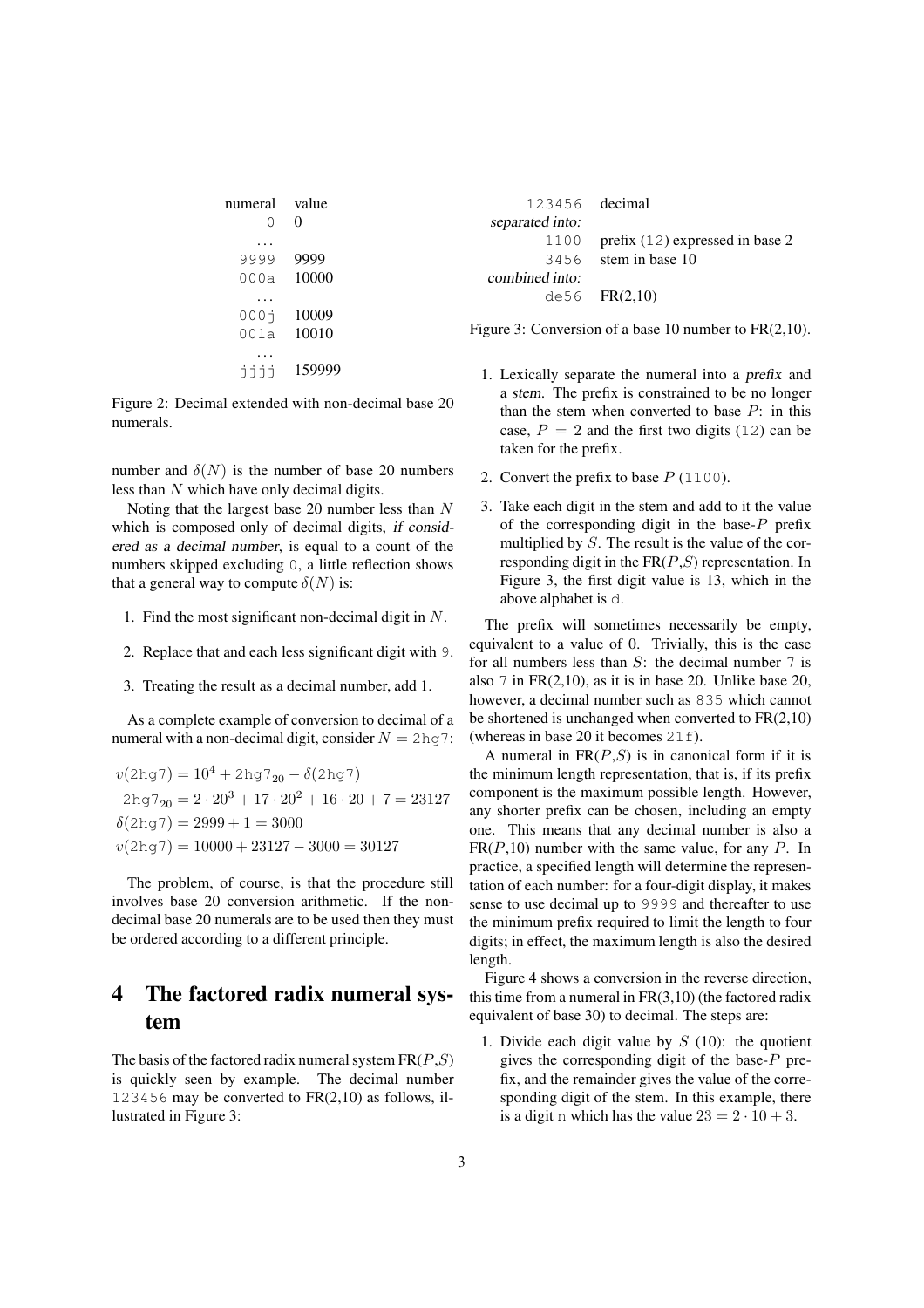05n9 FR(3,10) decomposed: 0020 prefix in base 3 (decimal 6) 0539 stem in base 10 concatenated: 60539 decimal

Figure 4: Conversion from FR(3,10) to base 10.

2. Convert the prefix to base S.

3. Concatenate the stem and the prefix.

The conversion procedures follow directly from the formal definition, which is more concise: Using PΠS as a "pseudo-base" suffix, the value  $N_{P \Pi S}$  of a numeral N in FR(P,S),  $P > 1, S > 1$  of n digits with values  $d_{n-1} \ldots d_0$ , each in the range  $0 \ldots PS - 1$ , is

$$
N_{P \Pi S} = \sum_{i=0}^{n-1} (d_i \bmod S) S^i + S^n(\lfloor d_i / S \rfloor) P^i
$$

It is easily seen that the range of an  $n$ -digit numeral in  $FR(P,S)$  is equal to the product of the range of the prefix and the range of the stem, and so is equal to the range of an *n*-digit numeral in base  $PS$ :

$$
P^n S^n = (PS)^n
$$

When FR(3,10) is described as being equivalent to base 30 this is what is meant.

#### 5 Ease of interpretation

In respect of the mental arithmetic dimension, the interpretability of, for example, FR(2,10) relative to base 20 rests on the separation of the numeral into stem and prefix components. Just as, e.g., multiplication or division by a power of two becomes easier when a number is represented in binary, composing the decimal representation from the two parts is a trivial lexical operation with no mental arithmetic.

In the felicitous case, the decimal form of the number does not need to be shortened: there is no prefix and the stem is simply the decimal number unchanged. This compares well to the base 20 alternative where, unless it is a single digit, arithmetic is always required. Of course, in the case of, e.g.,  $n = 4$  (four digits), the felicitous case amounts to only  $\frac{1}{16}$  of the range. However, it may still be that the numbers to be represented fall more frequently in that decimal range, so that, much of the time, no interpretation is necessary.

Where the factored radix form does differ, most of the digits of the decimal number will generally come from the stem (in the case of FR(2,10) with  $n = 4$ , four of at most six digits). Any decimal digit in the FR number is unchanged and in the same position in the stem. Each of the other digits of the stem is the value of the corresponding digit in the FR number modulo 10. For a person, the mental modulo-10 operation amounts to no more than choosing the units part of the decimal value.

Similarly, getting the digits of the base-P form of the prefix involves only choosing the tens part of each decimal value. Arithmetic is required only at the remaining step of converting the prefix from base  $P$  to base 10. Disregarding the lexical parts as comparatively insignificant, the effort in the arithmetic dimension therefore reduces to a conversion from base  $P$  to base 10. Mental conversion to decimal of an  $n$ -digit base 2 number is typically much easier than an  $n$ -digit base 20 number, and the same is true for  $P > 2$ .

While the arithmetic is much easier, it may be noted that there remains a potential conceptual gap unmentioned above: for readers of this article, the concept of numbers in a base other than 10 will be intimately familiar, but for others it may require explanation; otherwise, factored radix numbers will be transparent only in the decimal range.

The remaining effort is in the cipher problem, that is, memorizing the values of the non-decimal digits. This is a problem which affects  $FR(P,10)$  and base  $10P$ equally. In the case of the latter, however, any easing of the cipher problem leaves a significant mental arithmetic hurdle. Where the mental arithmetic problem has already been addressed, the value in reducing the cipher problem is far greater. Thus, for factored radix numbers, it becomes very worthwhile to give some thought to the choice of alphabet.

### 6 Digit alphabets

The rule to construct a digit alphabet like that of Figure 1 is simple: append the letters of the Latin alphabet to the decimal digits; if necessary, use both uppercase and lowercase. While the rule to construct it is simple, one would not wish to need to do that to determine the value of a digit, or alternatively to do a mental count to recover its ordinal position. Any mnemonic basis for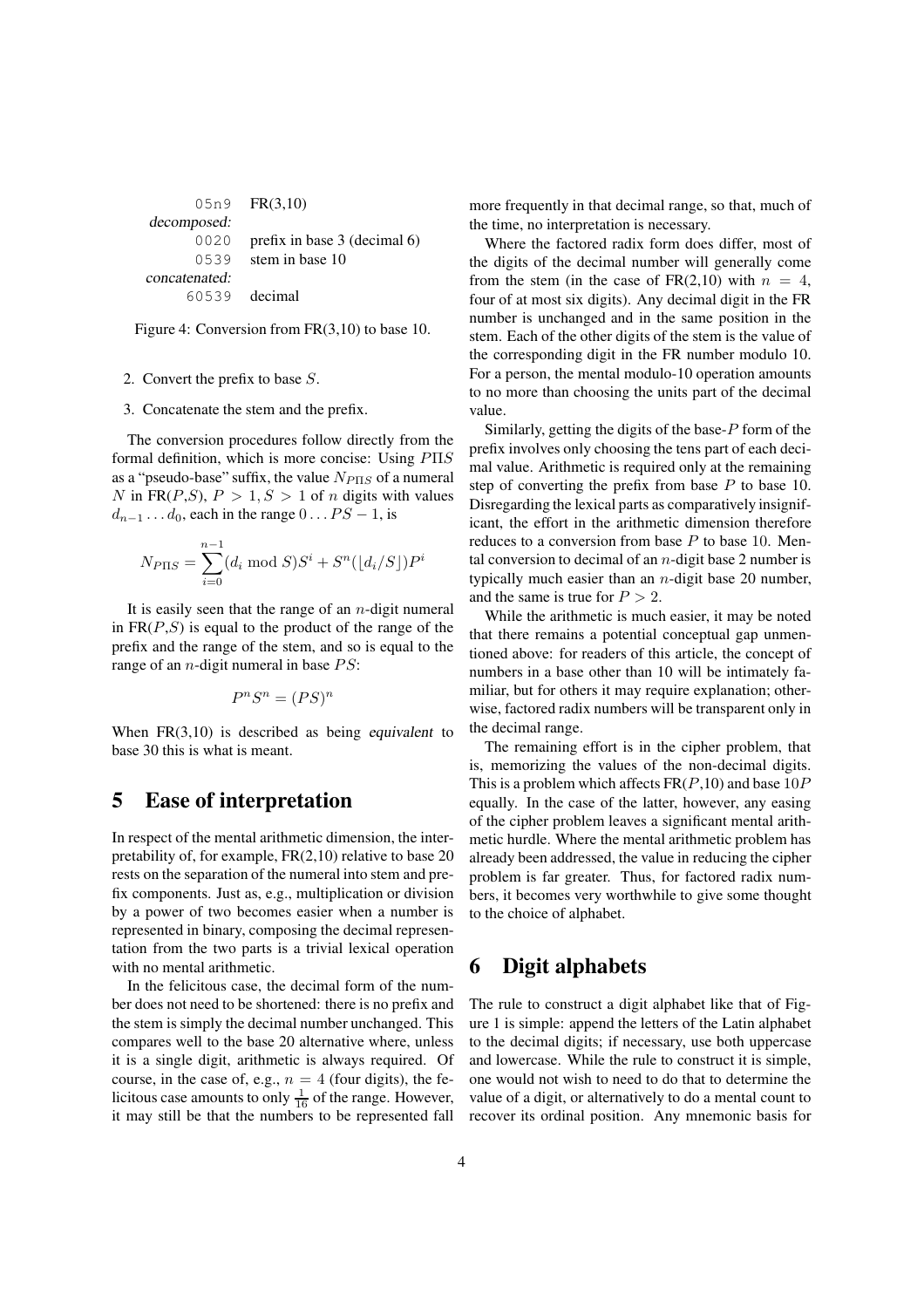

Figure 5: A mnemonic alphabet for a seven-segment display (up to base 60, with base 20 highlighted).

learning and recall therefore has potential value. This section presents two such schemes, one suited to the constrained context of a seven-segment display, and another limited to the Latin alphabet. These are illustrative, not normative: the factored radix system is not defined by the choice of alphabet.

A seven-segment display is designed for decimal digits and cannot show certain letters, such as W. However, an arbitrary subset of its segments can be activated. Figure 5 shows a possible choice of alphabet. Each digit in the range  $10...19$  is the same as the corresponding digit in the decimal range but with one segment switched off. A binary/octal principle is used for additional decades, supporting up to  $FR(6,10)$ .

If the range is adequate,  $FR(2,10)$  is clearly the easiest choice: to get the value of the prefix in binary simply note which digits are "broken"; to get the digits of the stem, just copy the existing numbers, "fixing" any broken digits.

For an ASCII character set, Figure 6 shows an alphabet also based on a similarity principle, the Decimal Morphology Alphabet (DMA). Here, z (value 12) is chosen because it is shaped like 2, and the modulo-10 correspondence for s, b, and  $q$  is equally direct. The letters  $w$ ,  $f$ ,  $v$  are the result of rotating the corresponding digit clockwise, while  $x$  is a clipped 8. The lowercase digits for multiples of 10 are clipped 0s, ascending in alphabetical order.

The "twenties" use weaker, second-choice mnemon-

 0123456789 cjzwfsbvxq nltmhgdrkp CJZWFSBVXQ NLTMHGDRKP uiyeaUIYEA

Figure 6: The Decimal Morphology Alphabet (DMA).

2022 decimal 40 prefix (20) in base 5 22 stem in base 10 T2 FR(5,10), DMA

Figure 7: Representing a year in FR(5,10).

ics, where resemblance involves a rotation other than a quarter turn clockwise or a reflection. The digit l is deemed inferior to j in that it is confusable in some fonts with 1. The digit k is a deformed x, and the mnemonic basis for digits  $\pm$  (22) and g (25) is sufficiently weak that they may be learned as exceptions. The last decade is included for completeness but is best avoided, both because using vowels introduces an increased likelihood of collisions with natural language words, and because some letters have lost any mnemonic correspondence to their modulo-10 values.

Once again, therefore, FR(2,10) with the base 20 subset is obviously easiest to use: to derive the 1s of the prefix in binary, just note which digits are letters; to recover the decimal digits of the stem, just replace any letter with the standard decimal digit it resembles.

Where the range of  $FR(2,10)$  is inadequate, it is almost as easy to move to  $FR(5,10)$  as  $FR(3,10)$ , since the thirties and forties are simply the uppercase versions of the preceding decades. Conversion of a base 5 prefix to decimal is also comparatively easy. Using FR(5,10), two digits can represent a value up to 2499, a range adequate for Gregorian years for some centuries to come. Figure 7 shows an example. Using the DMA, the 2020s are T0. . .T9, the 2030s are M0. . .M9, and so on.

Again, these alphabets merely demonstrate the potential ease of interpretation of the factored radix form. The choice of alphabet in a particular case may depend on a variety of context-specific constraints.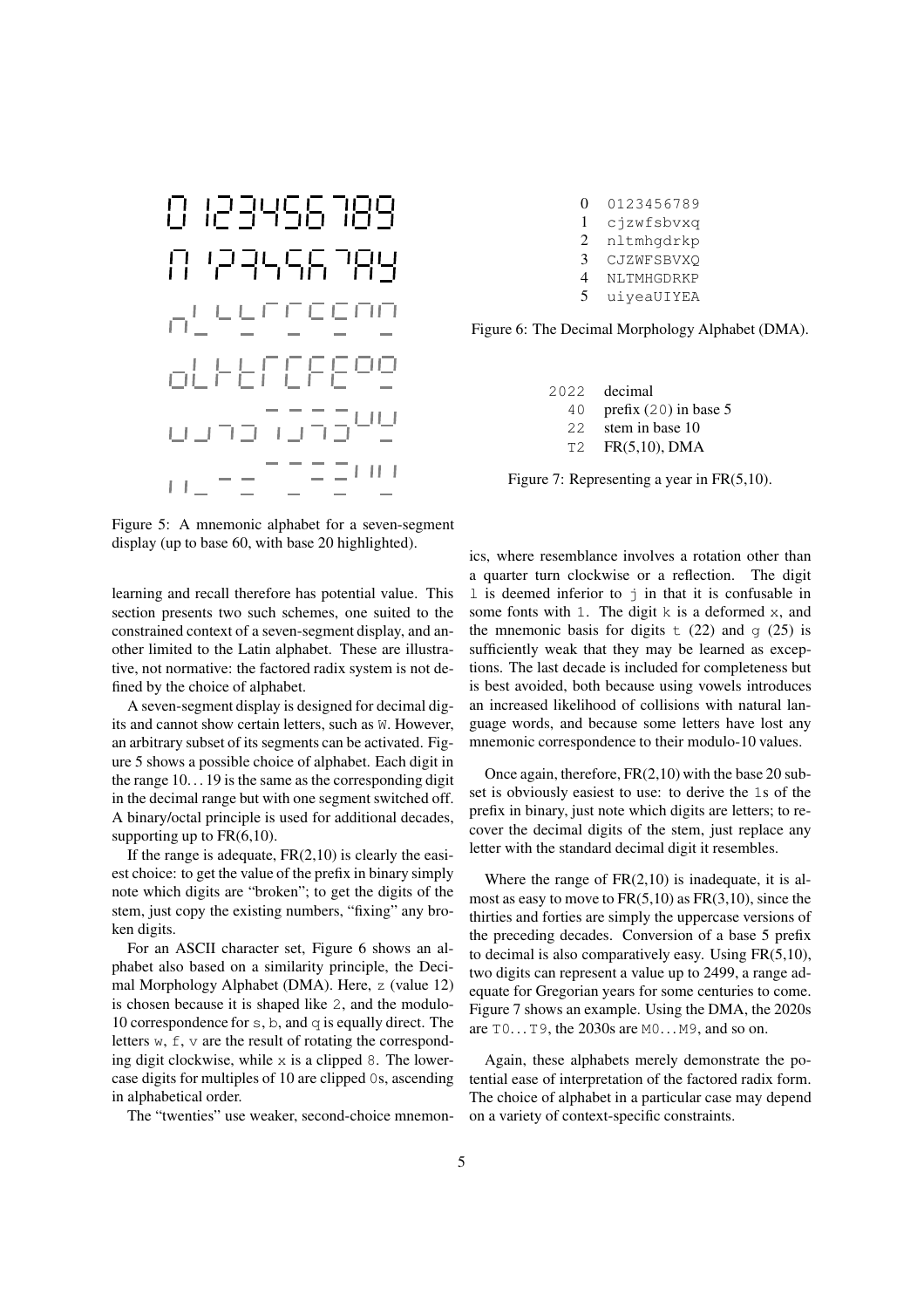$$
4v.5
$$
 FR(2,10), DMA.  
247.5 decimal

Figure 8: A fractional FR(2,10) numeral and decimal equivalent.

#### 7 Fractional numbers

For fractional numbers, it is easiest to begin by stating the semantics of a factored radix numeral with a decimal point (strictly, radix separator, which may be a comma; a point is used here). The simple rule is that the value in decimal (for  $S = 10$ ) is found by converting the digits of the FR numeral as if it were a whole number, i.e., as if the decimal point were absent, but keeping the decimal point in the same position in the stem. Figure 8 shows an example.

All digits continue to be significant, including not only leading zeros but also any trailing zeros, despite the decimal point. In Figure 8, if  $4v \cdot 5$  were to be replaced with 4v.50 then the value in decimal would change from 247.5 to 447.5.

Fractional numbers introduce additional considerations in the conversion to factored radix form. Is the decimal point to be in a fixed position or is it be moved to include more digits of a small number, or absent in the case of a large number? An appropriate unit scale must be chosen, bearing in mind that a number in which the integer part is zero will be unchanged in factored radix form (since the prefix cannot consume the decimal point). The decimal point makes it possible to drop less significant digits, but this must be done before conversion: for FR(2,10) DMA and a maximum width of four digits, not counting the decimal point, decimal 120.762 becomes c.v62, but 160.762 must be rounded to 160.76 before being converted to 60.7b.

In short, the interpretation of a factored radix number which includes a decimal point remains facile, but procedures to construct it may vary.

## 8 Limitations

Numbers in factored radix form are clearly not designed to be amenable to native arithmetic. This should not be a concern, given that in many contexts mental arithmetic would not typically be required. In other scenarios it is likely to involve a conversion anyway, for example, where one wishes to know the decimal year 15 years after a year X expressed in factored radix form.

The construction of factored radix numerals also frustrates lexicographic sorting, regardless of the alphabet. Again, this should not be a concern, since manual sorting of numerals should be unusual.

Although not relevant to its use as descibed here, it is worth noting that the factored radix system produces numerals in which leading zeros are significant, but cannot itself shorten a numeral with a significant leading zero: a 0 prefix, if encoded, would be indistinguishable from an empty prefix.

#### 9 Comparisons

The literature on numeral systems is extensive, ranging from "anormal systems" [2] (e.g., a system based on the golden ratio [3]) to Zeckendorf representation [4]. For this article, contributions can be divided into those concerned with the parameters of the familiar positional systems and those which differ from such systems in formal structure.

The standard integer-radix place-value system has invariably been taken for granted in modern proposals motivated by human factors. The concern of these contributions has instead been with the choice of base, e.g., advocating the general adoption of base 12, or with choosing alternative digit symbols with a more mnemonic or logical basis. Examples of the latter from the nineteenth and twentieth centuries respectively include Berdellé's octal digits based on their binary representation, described in [5], and Lapointe's hexadecimal digits based the idea of drawing a line to join a subset of four points [6]. In respect of alternative decimal alphabets, a recent proposal uses hollow digit symbols which allow for the concentric superposition of scaled digits within a square, similar to a QR code [7], while an idea from a century ago is an adaptation of tally mark aggregation as used in systems like Babylonian cuneiform [8]. Historically, another principle is seen in the Attic Greek acrophonic symbols where the first letter of the word for, e.g., "ten",  $\Delta \epsilon \kappa \alpha$ , is used as the digit for that value [9]. The principle of Latin letters chosen for modulo-10 morphological similarity to the standard digits appears to be original to the author. It is not surprising that the problem of a mnemonic basis for base- $X$  alphabets where  $X$  is greater than around 16 has not attracted much attention, given that general use by humans would entail memorizing a large multiplication table, without much advantage over a lower base such as 12.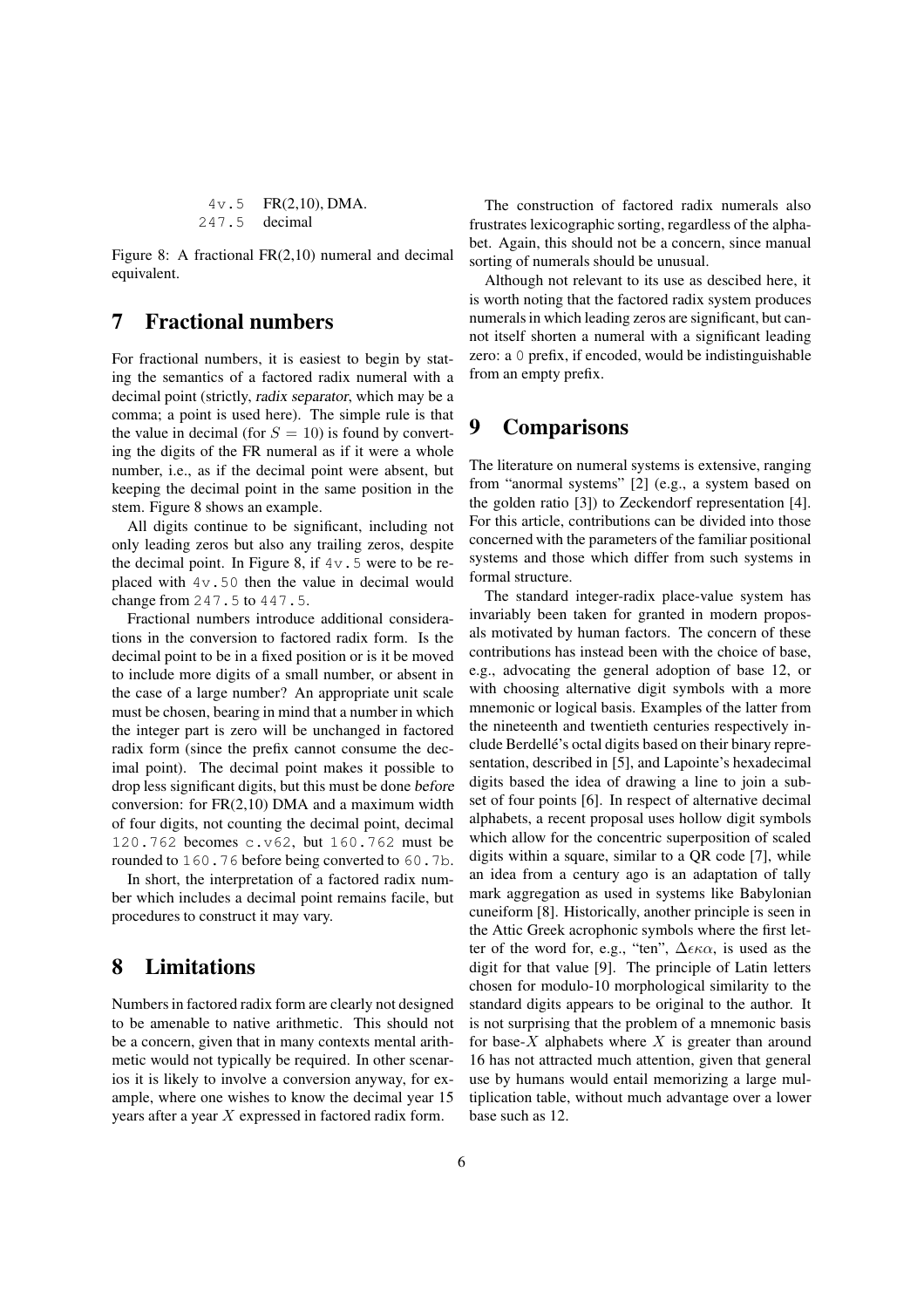Structurally, a factored radix numeral system  $FR(P, S)$  may be classified broadly as a non-standard positional numeral system: it is positional in that the contribution of each digit to a numeral's value depends on the position of the digit, but non-standard in that it also depends on how many digits there are.

Arithmetic has been a major driver of structural novelty in numeral systems, most obviously in the abandonment of Roman numerals for the decimal place-value system, and efficient arithmetic remains a key concern where it is performed by a machine. An example of another non-standard positional system, but one described with hardware implementation in mind, is quote notation [10]. This is effectively an extension of the radix complement concept combined with two repetition operators allowing any rational number to be represented in a finite number of digits. Its motivation is not only precision but the simplification of division in particular.

A contrasting non-positional system, the residue number system (RNS), represents an integer value by the remainders resulting from its division by a set of carefully chosen integers [11]. This modulo operation in the conversion to RNS is a minor element in common with factored radix numbers (where the stem is the decimal number modulo  $10^n$ ). As with factored radix numbers, the resulting representation frustrates sorting and some arithmetic: for division, numbers are converted back to standard positional form, and that reverse conversion itself is not straightforward [12]. Where the residue system is used, such compromises are accepted because it allows efficient native addition and multiplication of large integers, operations which can dominate the arithmetic of applications such as cryptography.

A numeral system with similar specialized application is the double-base number system [13]. This is nominally akin to the factored radix system in that it employs a kind of "two-dimensional" radix. However, it is based on the quite distinct principle of representing numbers as a sum of terms in the form  $p^{\alpha}q^{\beta}$ , where p and q are primes, e.g., with  $p = 2, q = 3$ ,  $127 = 2^2 3^3 + 2^1 3^2 + 2^0 3^0$ . Again, this system and multi-base generalizations of it [14] are designed for computer arithmetic, not for human beings.

From the existing literature one might infer that any non-standard system can be suited only to machines, and that any worthwhile numeral system must support facile native arithmetic for at least a specialized subset of operations. The factored radix system is a novel counterexample, being specialized instead to representation in a constrained context, where it is designed to add to the economy of a higher number base a "decimalcompatible" facility of interpretation.

### 10 Conclusion

The factored radix numeral system  $FR(P, S)$  has been defined in a general way, but as a system specialized for its representational properties rather than for arithmetic,  $S$  is likely always to be 10 in practice and only  $P$  will vary. Where  $P = 2$ , which may suffice in many contexts, the interpretation of a factored radix number has been shown to be especially easy.

The utility of factored radix numbers, as motivated, is predicated on a hard constraint on the number of available digits for representing a number, or at least on a high cost to providing sufficient digits for a decimal representation, whether in a physical context or a logical one. Such a constraint can be expected rarely to occur in practice without the possibility of a workaround other than an alternative numeral system. Even where the solution must be in the numerals, the simple idea of using a disjoint decimal alphabet to merely double the range may suffice—in which case using the second decade of one of the alphabets suggested above could further improve that solution.

While the problem frame is narrow, within that frame the factored radix numeral system has a marked advantage over the alternative of representing values using a higher base, not only in the ease of interpretation of larger numbers afforded by its structural basis, but also in the simple property of being a value-preserving superset of decimal.

A Unix-style filter program to convert whole numbers between base  $S$  and  $FR(P, S)$  is available for reference and experimentation [15].

## References

- [1] D. Rinckes and P. Bunge. Open location code: An open source standard for addresses, independent of building numbers and street names. Accessed 2022-04-19. [Online]. Available: https://github.com/google/open-locationcode/blob/main/docs/olc definition.adoc
- [2] A. J. Kempner, "Anormal systems of numeration," *American Mathematical Monthly*, vol. 43, pp. 610–617, 1936. [Online]. Available: https://doi.org/10.1080/00029890.1936.11987906